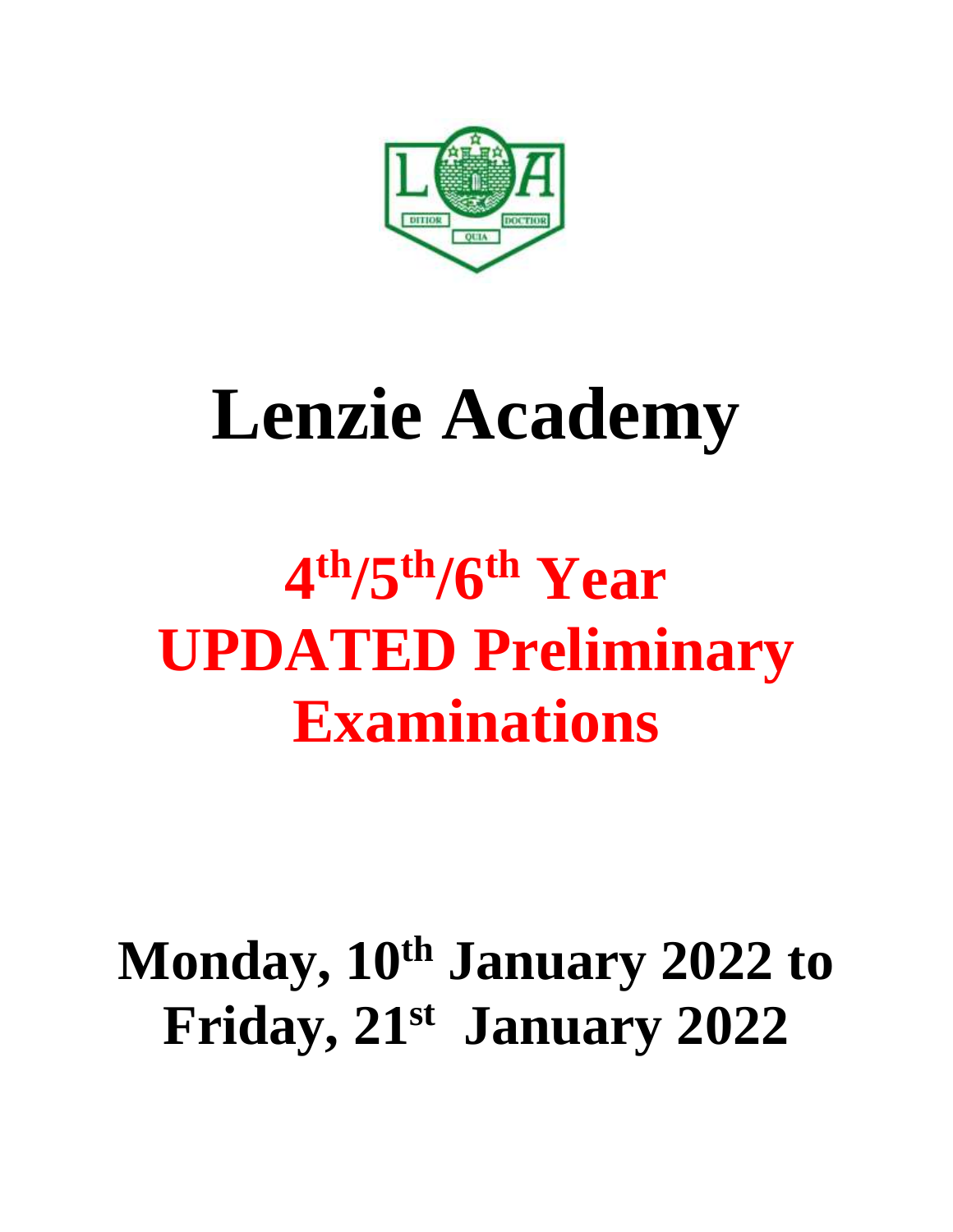

#### **INFORMATION FOR CANDIDATES**

- 1. From Monday 10<sup>th</sup> January to Friday 21st January 2022 inclusive, S5/6pupils need not attend school unless they have an examination. From Monday 10<sup>th</sup> January to Thursday 20<sup>th</sup> January 2022 inclusive, S4 pupils need not attend school unless they have an examination. On Friday 21st January, all S4 pupils will have a 'Developing the Young Workforce Day', so there will be no S4 examinations on that day.
- 2. The social area is available if you wish to attend school during study leave and undertake private study.
- 3. Teachers will tell you where you will be sitting each exam and each day's exam schedule will be displayed on the notice boards on either side of the Assembly Hall. You should check these each day for exam information including **your seat number.**
- 4. If you have assessment arrangements for any/all of your exams, you will be notified of these, prior to the start of the exams.
- 5. You should report to the Boys / Girls Gym or examination room **at least 10 minutes before an examination** is due to begin.
- 6. You are **responsible for bringing all equipment** necessary for the examination. Information about what to bring (e.g. a calculator or a ruler) is noted in the prelim schedule, beside each exam. There is some equipment which you can borrow in an emergency but the expectation is that all pupils will organise what they need to bring each day.
- 7. You should wear normal school uniform throughout study leave and on examination days. In particular, to aid identification within the school, white shirt and school tie must be visible at all times. It is not acceptable to attend in casual wear.
- 8. Examinations in the Boys/ Girls Gym can have different starting and finishing times. While any examination is in progress, **silence must be observed** and movement in and out of the examination room kept as quiet as possible.
- 9. Should you misbehave during an examination, you will be withdrawn from the Assembly Hall or examination room, and your examination paper will be declared void.
- 10. Pupils on Study Leave must not loiter in the school corridors. If in school, you should be in an examination areas or the social area.
- 11. If you are unable to attend an examination, perhaps due to illness, then your parent/carer should telephone the school prior to the start of the examination. Principal Teachers can then arrange, to allow you to sit the examination at an alternative time.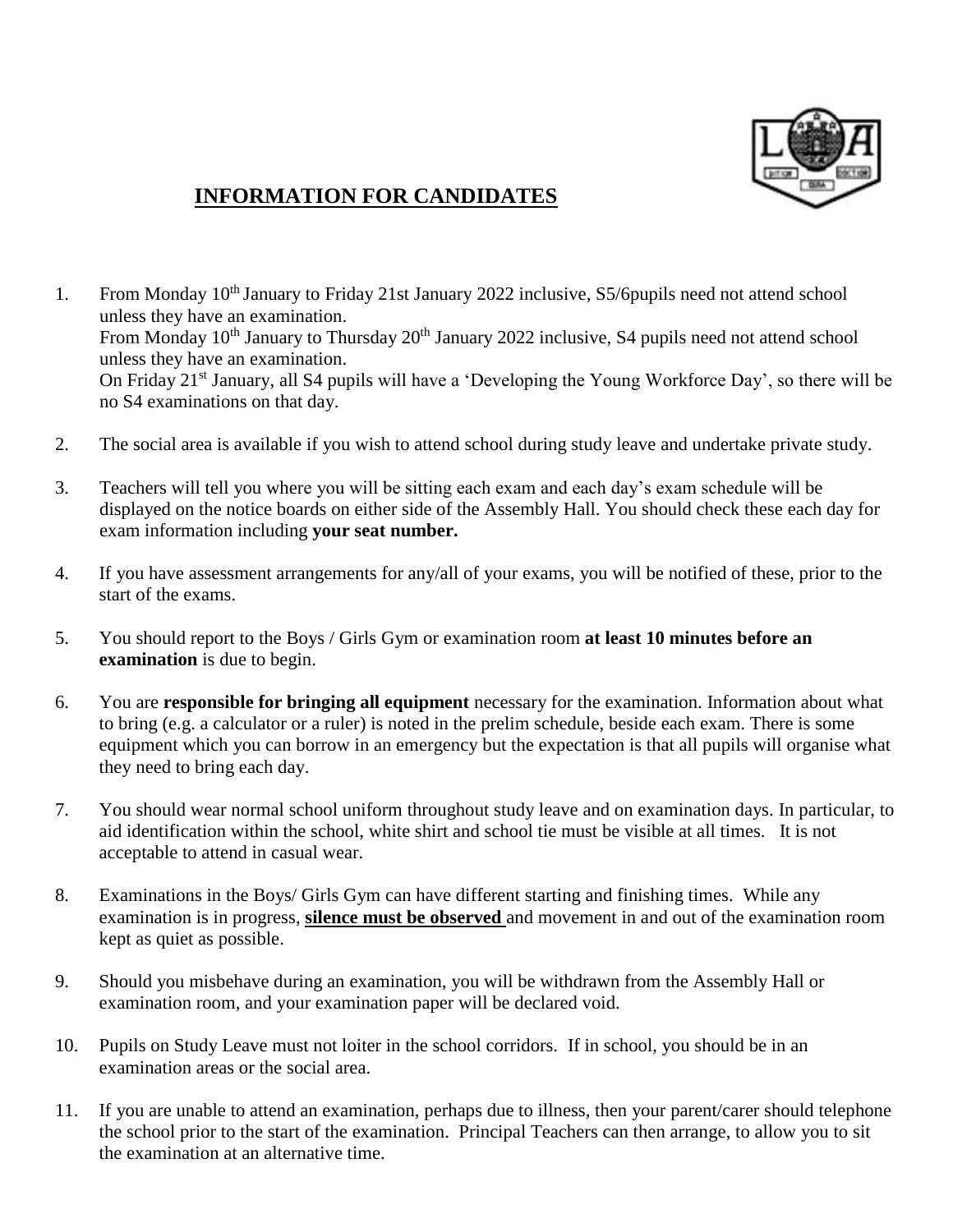- 12. The lunch break and interval will take place at the usual time during the examination period. S1 S3 pupils will continue to follow their normal timetable. However, some exams will start during the lunch break or continue into the interval and you should take note of this.
- 13**.** Please examine your timetable carefully and inform **Miss Munro** as soon as possible of any clashes of examination times. When this occurs, one of your examinations will be moved to an alternative time during the exam period. It is in your interests to get an alternative date/time arranged, to give you the chance to sit all your prelims.
- 14. Some of you may have two prelims on the same day i.e. one subject exam in the morning and another in the afternoon. With so many pupils and a range of subjects to fit in  $-$  this is inevitable. Once you know your exam timetable, you need to manage your studying appropriately - particularly if you find yourself in this situation.
- 15. For some subjects e.g. Music, P.E and Dance you will have a date/time for a practical exam during the prelim schedule or immediately before or after it. Information about these arrangements is contained in this booklet.
- 16. **Normal classes for S4/5/6 will resume on Monday 24th January 2022 at 8.45am.**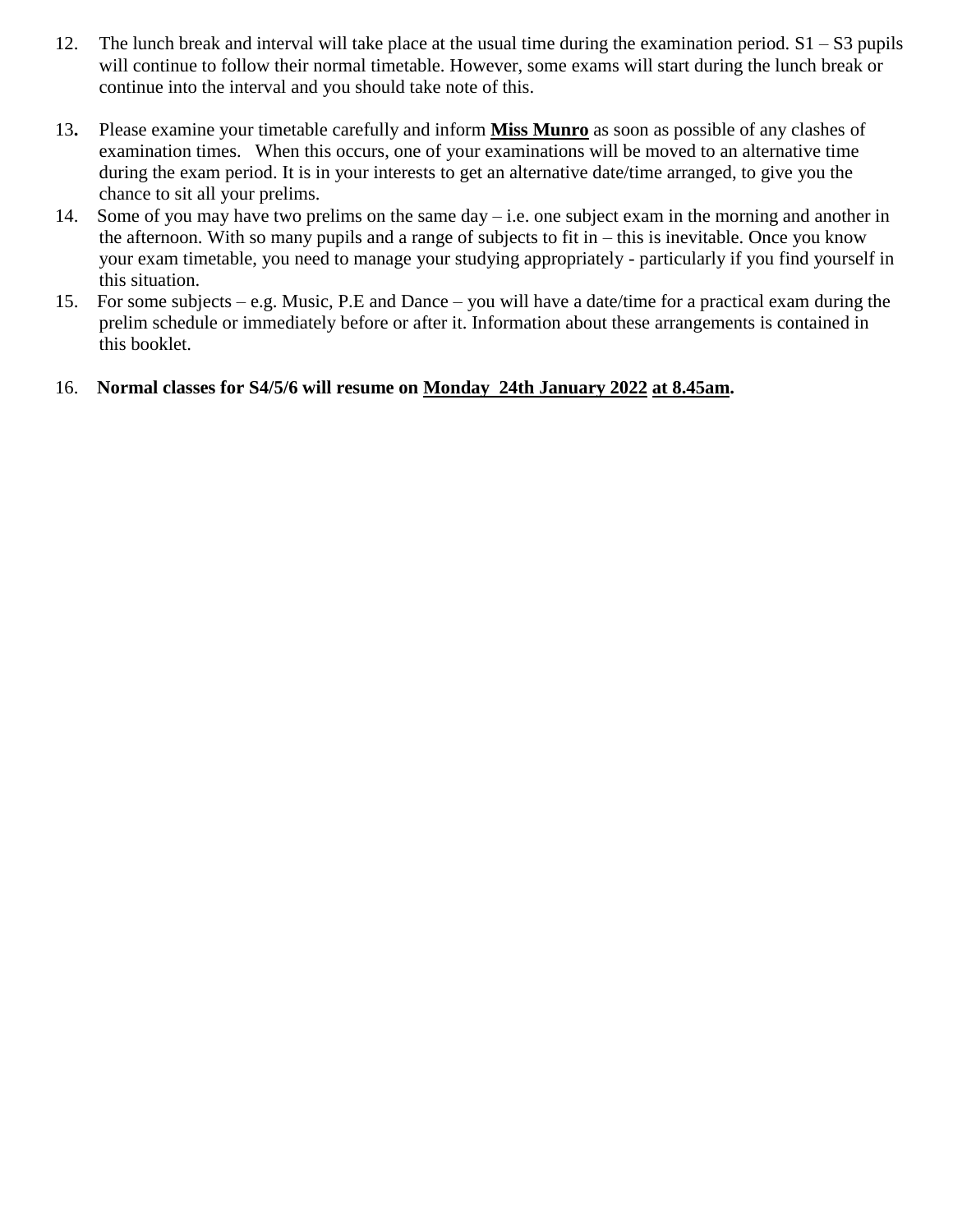#### **Additional Information**

#### **Clashing Exams**

If you have two exams at the same time, see **Miss Munro as soon as possible (and certainly before the end of term**) to arrange an alternative time for an exam – should it be necessary.

#### **Music and Drama Practicals**

Music practicals will take place within the exam diet. Mr McEwan will give you the date, time and location for your practical examination.

Drama practical exams will take place after the exam diet. Again, Mr McEwan will inform you when these will take place.

#### **Practical Cookery Practical exams**

These will take place throughout the prelim diet. Check with your teacher when your session is running.

#### **PE Practical Exams**

These will mostly take place after the main exam diet. Mr Imrie will give you a time and location for your practical examination.

#### **Dance Exams**

These will take place Thursday 20 January during periods 6 & 7. Mrs. Rae will allocate individual performance times for this exam.

#### **Exam Rooms**

When an exam is **not** in one of the gyms Principal Teachers will inform you where you should go. Notices will also be on the board near the PE exit and outside the gyms, a day in advance, directing you to the correct room. You should check each board very carefully.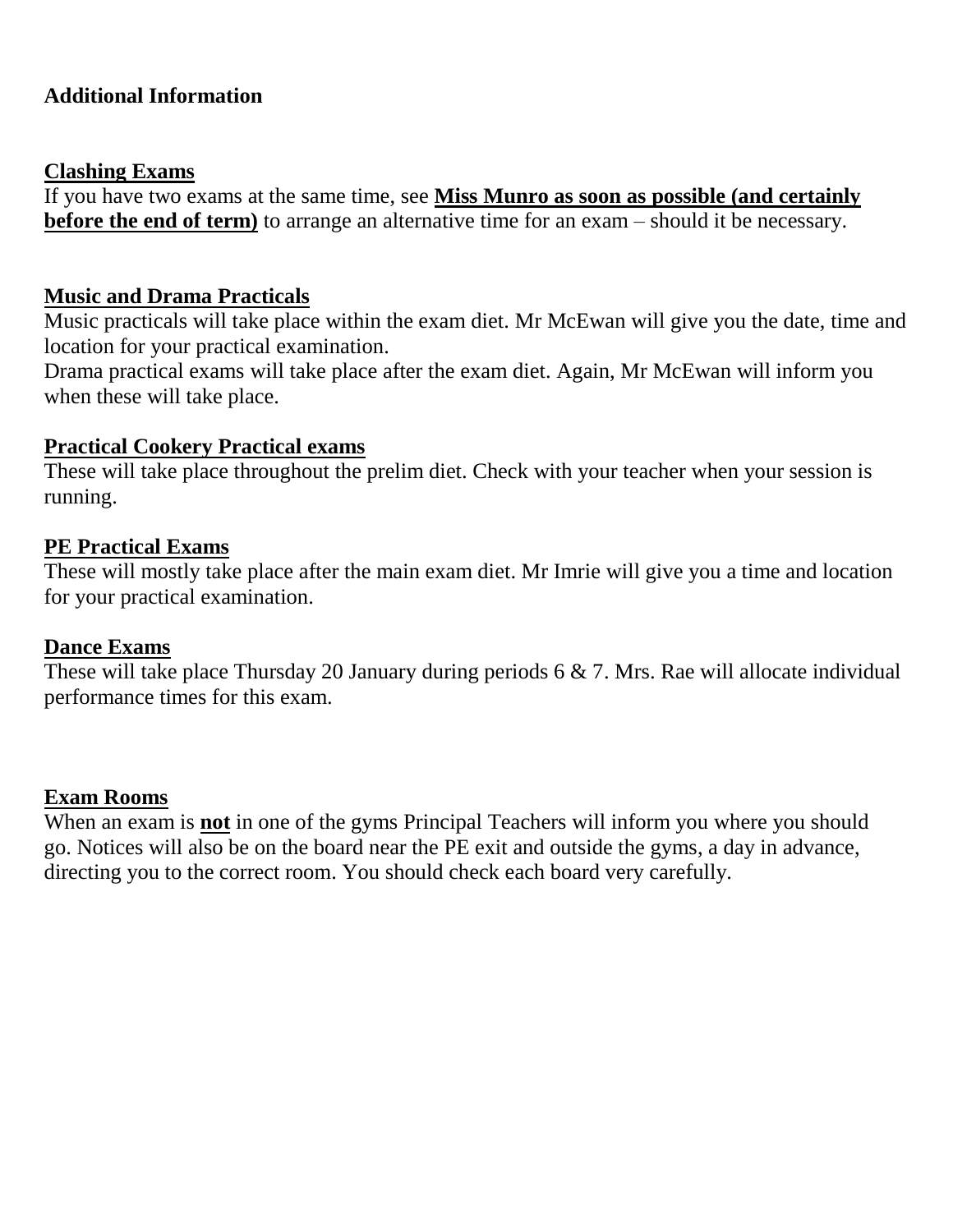**Complete the following table to produce your own examination timetable.**

**NAME: \_\_\_\_\_\_\_\_\_\_\_\_\_\_\_\_\_\_\_\_\_\_\_\_\_\_\_\_\_\_\_\_\_\_\_\_\_\_\_\_\_ Guidance Group: \_\_\_\_\_\_\_\_\_\_\_\_\_\_\_**

| <b>Day</b> | <b>Date</b> | <b>Examination</b> | <b>Time</b> | Room |
|------------|-------------|--------------------|-------------|------|
|            |             |                    |             |      |
|            |             |                    |             |      |
|            |             |                    |             |      |
|            |             |                    |             |      |
|            |             |                    |             |      |
|            |             |                    |             |      |
|            |             |                    |             |      |
|            |             |                    |             |      |
|            |             |                    |             |      |
|            |             |                    |             |      |
|            |             |                    |             |      |
|            |             |                    |             |      |
|            |             |                    |             |      |
|            |             |                    |             |      |
|            |             |                    |             |      |
|            |             |                    |             |      |

<u> 1989 - Johann Stoff, deutscher Stoff als der Stoff als der Stoff als der Stoff als der Stoff als der Stoff als</u>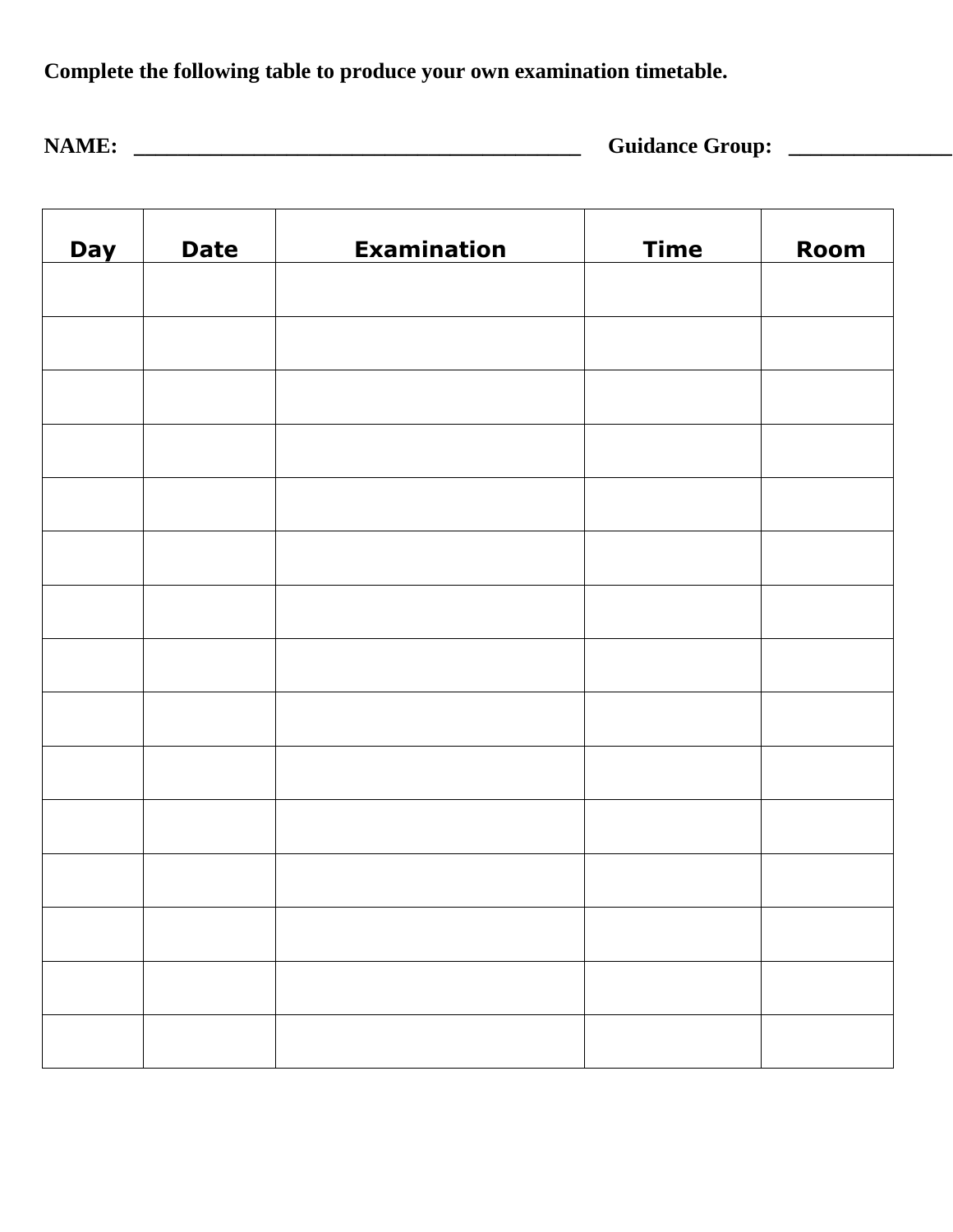# **DATE: Monday 10th January 2022**

| <b>Subject</b> | <b>Paper</b>           | Times          | $\mathbf{Room}(s)$            |     |
|----------------|------------------------|----------------|-------------------------------|-----|
| English        | Higher                 | $8.50 - 10.20$ | Boys and Girls Gyms/<br>A1/A2 | 185 |
|                |                        |                | SfP A10, A10b                 |     |
| Biology $*$ +  | <b>Advanced Higher</b> | $8.50 - 10.25$ | A3                            | 16  |

\* Bring a calculator to this exam +Bring a ruler to this exam

| <b>Subject</b>           | Paper          | <b>Times</b>   | $\mathbf{Room}(s)$                |    |
|--------------------------|----------------|----------------|-----------------------------------|----|
| Drama<br>(written paper) | N <sub>5</sub> | $11.35 - 1.10$ | B <sub>2</sub>                    |    |
| Administration and       | <b>N5</b>      | $11.35 - 1.10$ | D <sub>15</sub> & D <sub>11</sub> | 28 |

## **LUNCH 1.10 – 1.50**

| <b>Subject</b>       | <b>Paper</b>   | <b>Times</b>  | Room(s)                    |    |
|----------------------|----------------|---------------|----------------------------|----|
| Music<br>(Listening) | N <sub>5</sub> | $1.55 - 2.40$ | D7; D8                     | 26 |
| Practical Cookery*   | N <sub>5</sub> | $1.55 - 2.55$ | Boys Gym;<br>SfP A10, A10b | 55 |
| Photography          | Higher         | $1.55 - 3.30$ | Boys Gym;<br>SfP A10, A10b | 26 |

\* Bring a calculator to this exam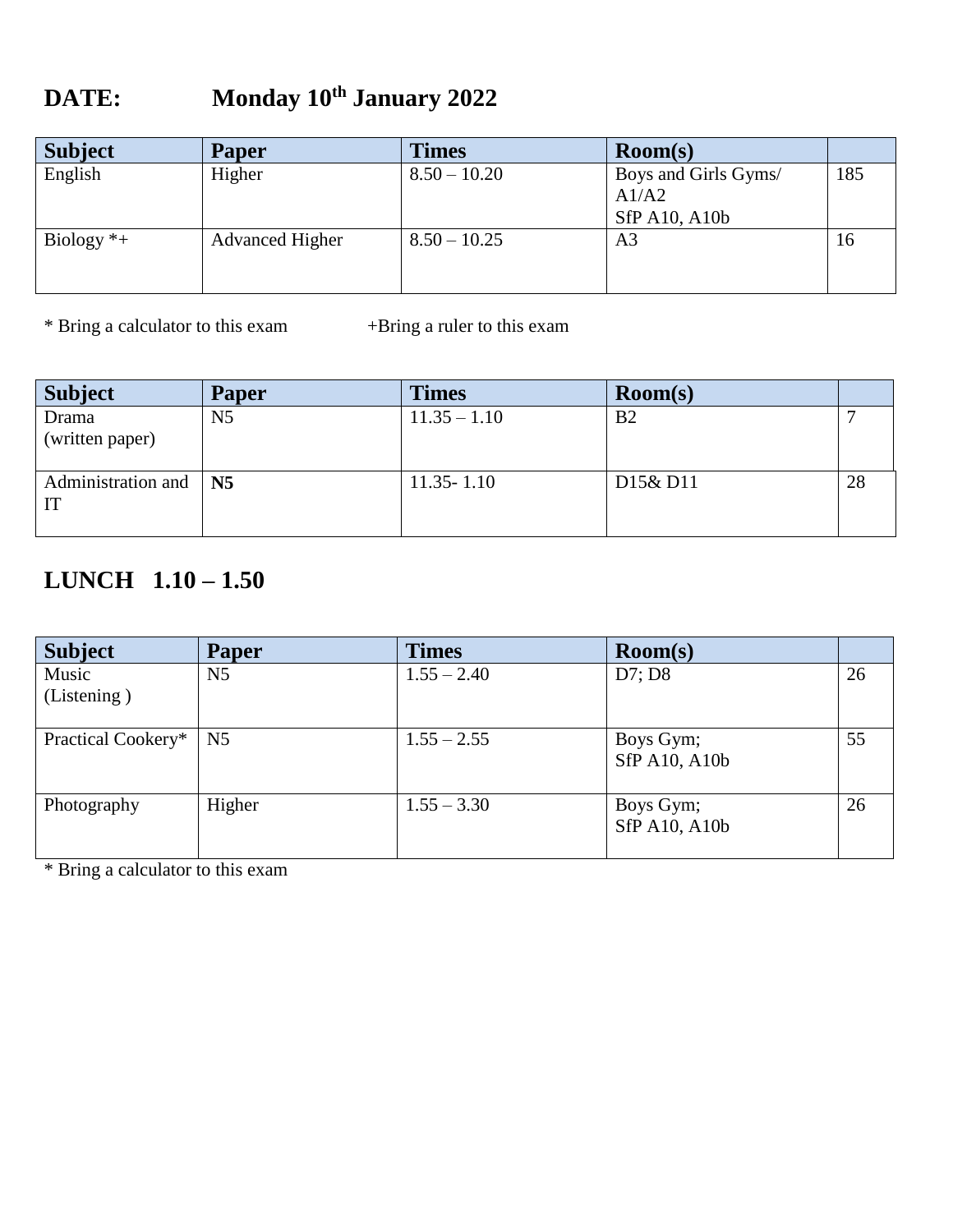# **DATE: Tuesday 11th January 2022**

| <b>Subject</b>            | <b>Paper</b>           | <b>Times</b>                              | <b>Room</b>                         |     |
|---------------------------|------------------------|-------------------------------------------|-------------------------------------|-----|
| <b>Business</b>           | Higher                 | $8.50 - 10.25$                            | A1/A2/A3                            | 74  |
| Management*               |                        |                                           | SfP A10, A10b                       |     |
| <b>Business</b>           | <b>Advanced Higher</b> | $8.50 - 10.25$                            | Boys Gym                            | 21  |
| Management*               |                        |                                           | SfP A10, A10b                       |     |
| $Biology^* +$             | N <sub>5</sub>         | $8.50 - 10.25$                            | Girls Gym/Boys Gym<br>SfP A10, A10b | 129 |
| Dance                     | Higher                 | $8.50 - 10.25$                            | Girls Gym SfP A10, A10b             | 7   |
| Music (Practical<br>exam) | Higher                 | Throughout the day $-$<br>selected pupils | D7                                  |     |

**+**Bring a ruler to this exam \*Bring a calculator to this exam

| <b>Subject</b>   | Paper       | <b>Times</b>           | <b>Room</b>              |     |
|------------------|-------------|------------------------|--------------------------|-----|
| Maths $*$        | N5(S4 only) | $11.35 - 1.10$         | Boys and Girls Gyms; A15 | 190 |
|                  |             |                        | SfP: A10; A10b;          |     |
| Music (practical | Higher      | Throughout the day $-$ | D7                       |     |
| exams)           |             | selected pupils        |                          |     |
|                  |             |                        |                          |     |

\*Bring a calculator to this exam

## **LUNCH 1.10 - 1.50**

| <b>Subject</b>             | Paper  | <b>Times</b>                              |                             |    |
|----------------------------|--------|-------------------------------------------|-----------------------------|----|
|                            |        |                                           |                             |    |
| History                    | Higher | $1.55 - 3.30$                             | Boys Gym<br>SfP: A10; A10b; | 41 |
| Music (practical<br>exams) | H      | Throughout the day $-$<br>selected pupils | D7                          |    |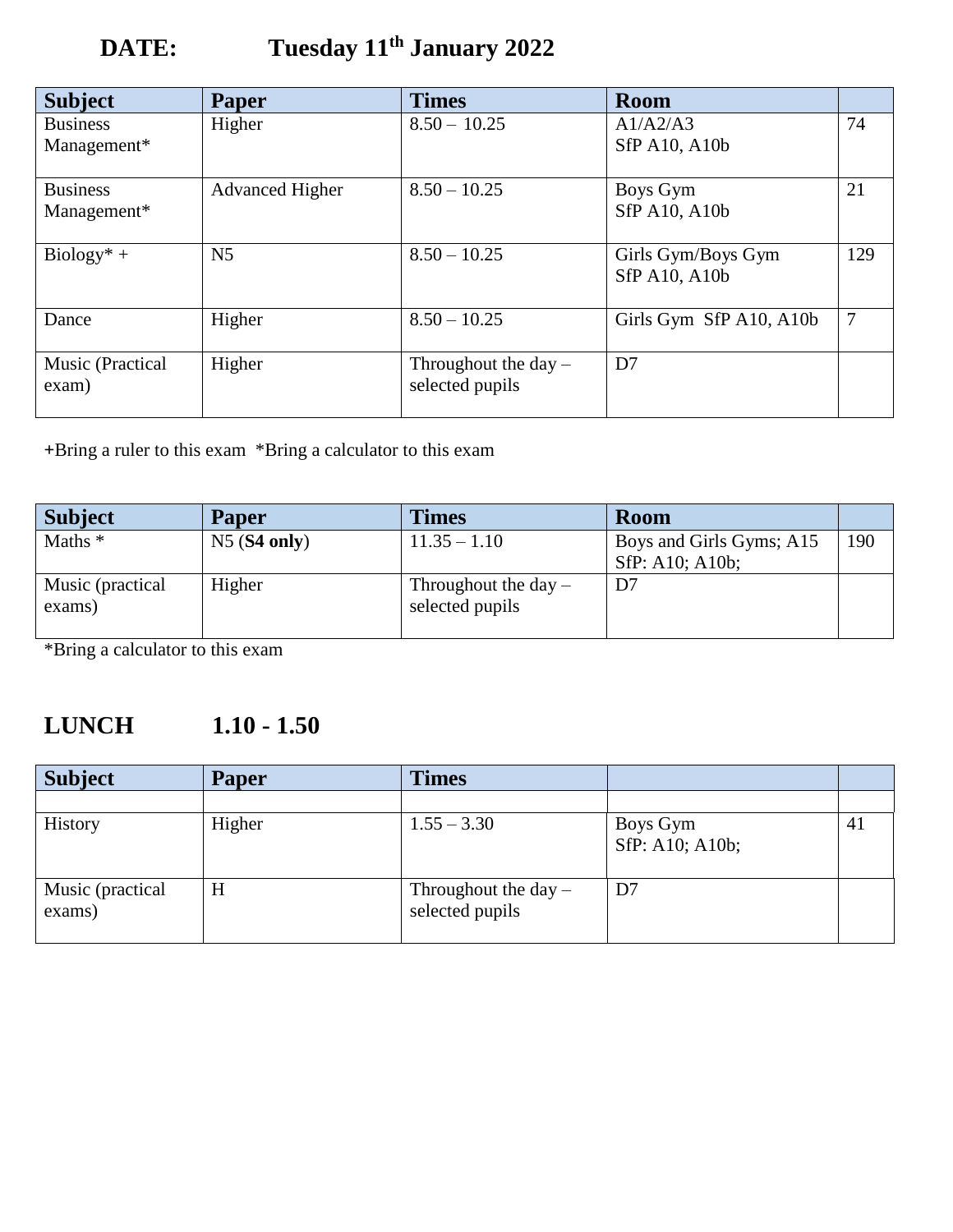# **DATE: Wednesday 12th January 2022**

| <b>Subject</b>         | Paper          | Times          | <b>Room</b>                             |    |
|------------------------|----------------|----------------|-----------------------------------------|----|
| Physics <sup>*</sup> + | N <sub>5</sub> | $8.50 - 10.25$ | Boys and Girls Gyms; SfP:<br>A10; A10b; | 96 |
| Accounting $*$         | Higher         | $8.50 - 10.25$ | Girls Gym; SfP: A10;<br>A10b;           |    |

\*Bring a calculator to this exam. **+**Bring a ruler to this exam

| <b>Subject</b> | <b>Paper</b>           | <b>Times</b>   | <b>Room</b>               |    |
|----------------|------------------------|----------------|---------------------------|----|
| French @       | N <sub>5</sub>         | $11.35 - 1.10$ | Girls Gym                 | 27 |
|                |                        |                | <b>SfP A10, A10b</b>      |    |
|                |                        |                |                           |    |
| <b>RMPS</b>    | Higher                 | $11.35 - 1.10$ | Girls Gym                 | 19 |
|                |                        |                | <b>SfP A10, A10b</b>      |    |
|                |                        |                |                           |    |
| French @       | <b>Advanced Higher</b> | $11.35 - 1.10$ | Girls Gym                 | 3  |
|                |                        |                | <b>SfP A10, A10b</b>      |    |
|                |                        |                |                           |    |
| $Geography+$   | Higher                 | $11.35 - 1.10$ | Boys and Girls Gyms; SfP: | 93 |
|                |                        |                | A10; A10b;                |    |
|                |                        |                |                           |    |

@Bring a French dictionary to this exam +Bring a ruler to this exam

### **LUNCH 1.10 - 1.50**

| <b>Subject</b>        | <b>Paper</b> | <b>Times</b>  | <b>Room</b> |  |
|-----------------------|--------------|---------------|-------------|--|
| <b>Practical Cake</b> | N5           | $1.55 - 2.40$ | Boys Gym    |  |
| Craft (written        |              |               | SfpA10/A10b |  |
| paper)                |              |               |             |  |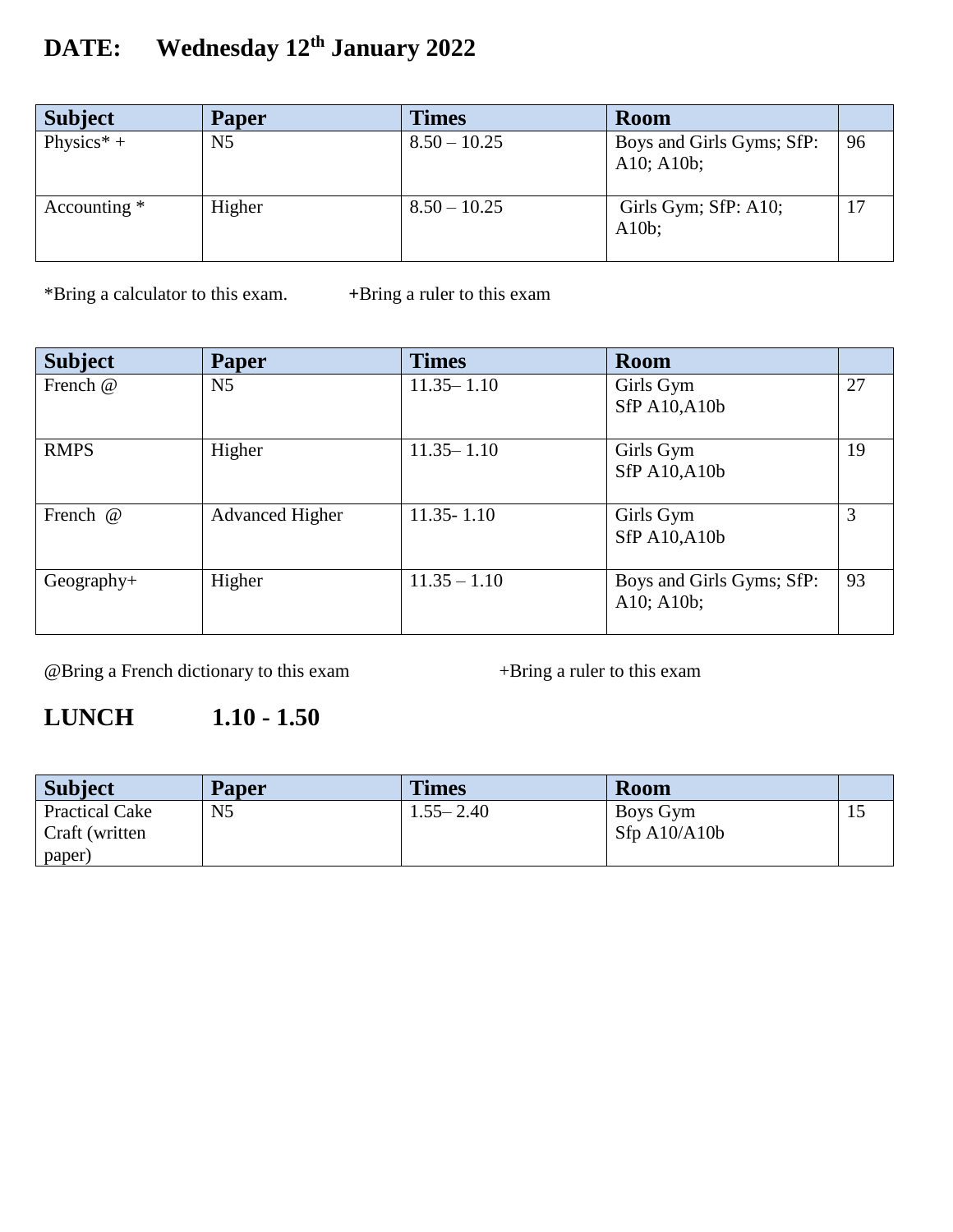| <b>Subject</b>                 | <b>Paper</b>           | <b>Times</b>                             | <b>Room</b>                       |    |
|--------------------------------|------------------------|------------------------------------------|-----------------------------------|----|
| <b>Modern Studies</b>          | N <sub>5</sub>         | $8.50 - 10.25$                           | Boys Gym<br><b>SfP A10, A10b</b>  | 74 |
| Sociology                      | Higher                 | $8.50 - 10.25$                           | Girls Gym<br><b>SfP A10, A10b</b> | 27 |
| Chemistry $*$ +                | <b>Advanced Higher</b> | $8.50 - 10.25$                           | Boys Gym                          | 13 |
| Graphic<br>Communication $*$ + | N <sub>5</sub>         | $8.50 - 10.25$                           | Girls Gym<br><b>SfP A10, A10b</b> | 26 |
| Engineering<br>Science $* + x$ | Higher                 | $8.50 - 10.25$                           | Girls Gym<br><b>SfP A10, A10b</b> | 20 |
| Music (practical<br>exams)     | N <sub>5</sub>         | Throughout the day $-$<br>elected pupils | D7                                |    |

## **DATE: Thursday 13th January 2022**

\* Bring a calculator to this exam +Bring a ruler to this exam x Bring a data booklet

| <b>Subject</b>             | Paper          | <b>Times</b>                              | <b>Room</b>                              |     |
|----------------------------|----------------|-------------------------------------------|------------------------------------------|-----|
| Maths *                    | Higher         | $11.35 - 1.10$                            | Boys & Girls Gym<br><b>SfP A10, A10b</b> | 120 |
| Spanish @                  | N <sub>5</sub> | $11.35 - 1.10$                            | Girls Gym<br><b>SfP A10, A10b</b>        | 24  |
| Music (practical<br>exams) | N <sub>5</sub> | Throughout the day $-$<br>selected pupils | D7                                       |     |

@ Bring a Spanish dictionary to this exam **\***Bring a calculator to this exam

## **LUNCH 1.10 - 1.50**

| <b>Subject</b>  | <b>Paper</b>           | <b>Times</b>  | <b>Room</b>                       |    |
|-----------------|------------------------|---------------|-----------------------------------|----|
| Music           | Higher (Written Paper) | $1.55 - 3.30$ | D9                                | 19 |
| Chemistry $* +$ | N5 (S5/6 ONLY)         | $1.55 - 3.30$ | Girls Gym                         |    |
| P.E.            | N <sub>5</sub>         | $1.55 - 3.30$ | Girls Gym; A15<br>SfP: A10; A10b; | 74 |

\* Bring a calculator to this exam +Bring a ruler to this exam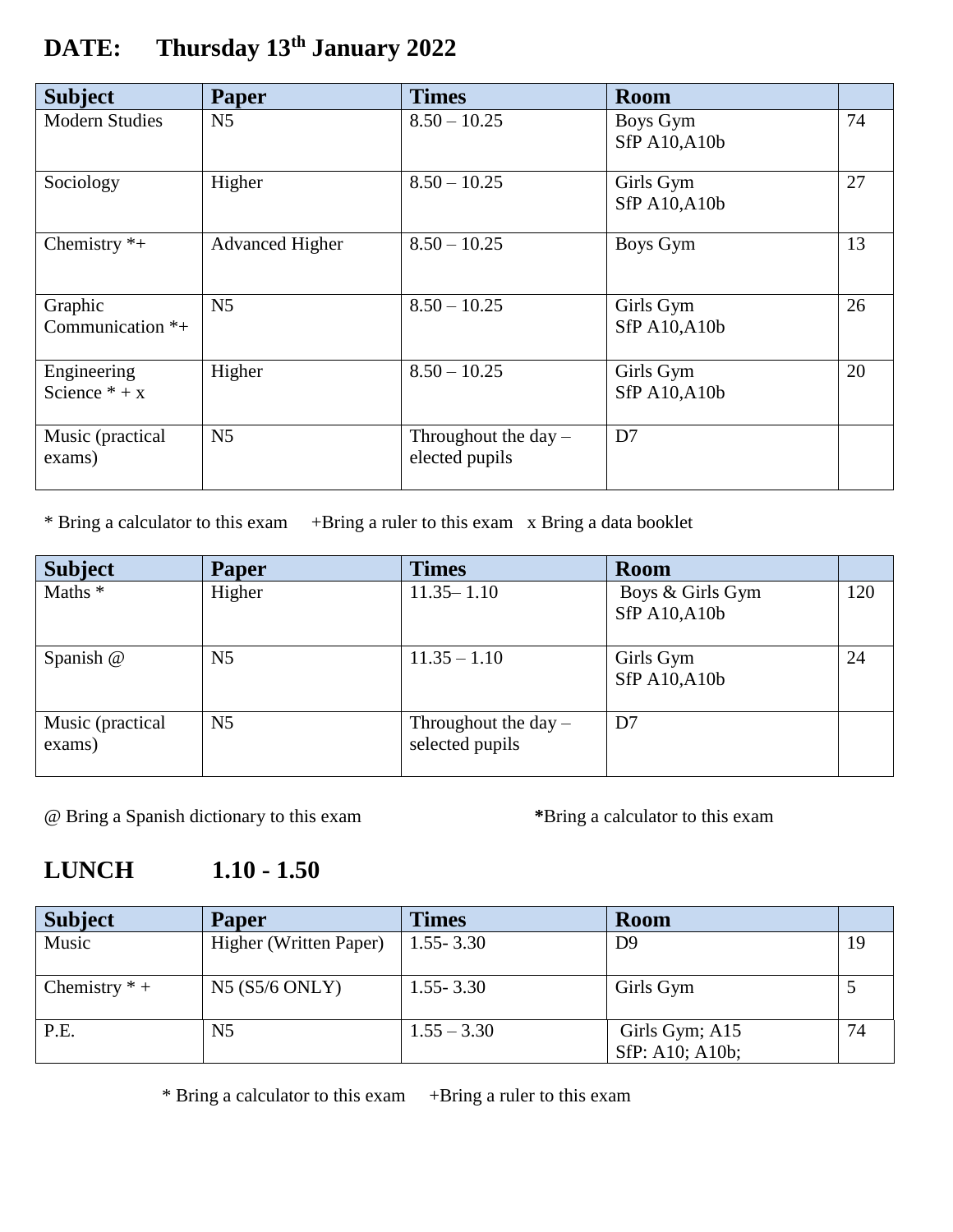# **DATE: DATE: Friday 14th January 2022**

| <b>Subject</b>      | <b>Paper</b>           | <b>Times</b>   | <b>Room</b>          |     |
|---------------------|------------------------|----------------|----------------------|-----|
| English             | N <sub>5</sub>         | $8.50 - 9.50$  | Boys & Girls Gym     | 243 |
|                     |                        |                | /A1/A2/A3            |     |
|                     |                        |                | <b>SfP A10, A10b</b> |     |
| Maths *             | <b>Advanced Higher</b> | $8.50 - 10.25$ | A4                   | 26  |
|                     |                        |                | <b>SfP A10, A10b</b> |     |
|                     |                        |                |                      |     |
| $Geography +$       | <b>Advanced Higher</b> | $8.50 - 10.25$ | A <sub>5</sub>       | 11  |
|                     |                        |                | <b>SfP A10, A10b</b> |     |
|                     |                        |                |                      |     |
| Graphic             | Higher                 | $8.50 - 10.25$ | A6 SfP A10, A10b     | 23  |
| Communication $*$ + |                        |                |                      |     |
|                     |                        |                |                      |     |

+ Bring a ruler to this exam \*Bring a calculator to this exam

| <b>Subject</b>                          | <b>Paper</b>           | <b>Times</b>   | <b>Room</b>    |    |
|-----------------------------------------|------------------------|----------------|----------------|----|
| French @                                | Higher                 | $11.35 - 1.10$ | <b>B15</b>     | 18 |
|                                         |                        |                |                |    |
| Mechanics*                              | <b>Advanced Higher</b> | $11.35 - 1.05$ | <b>B15</b>     |    |
| Music Technology<br>(Listening)         | N <sub>5</sub>         | 11.35 - 12.35  | D <sub>8</sub> | h  |
| <b>Practical Cookery</b><br>(Practical) | N5 S4 OONLY            | 11.35-1.30     | B19/B20        | 20 |

\*Bring a calculator to this exam @Bring a dictionary to this exam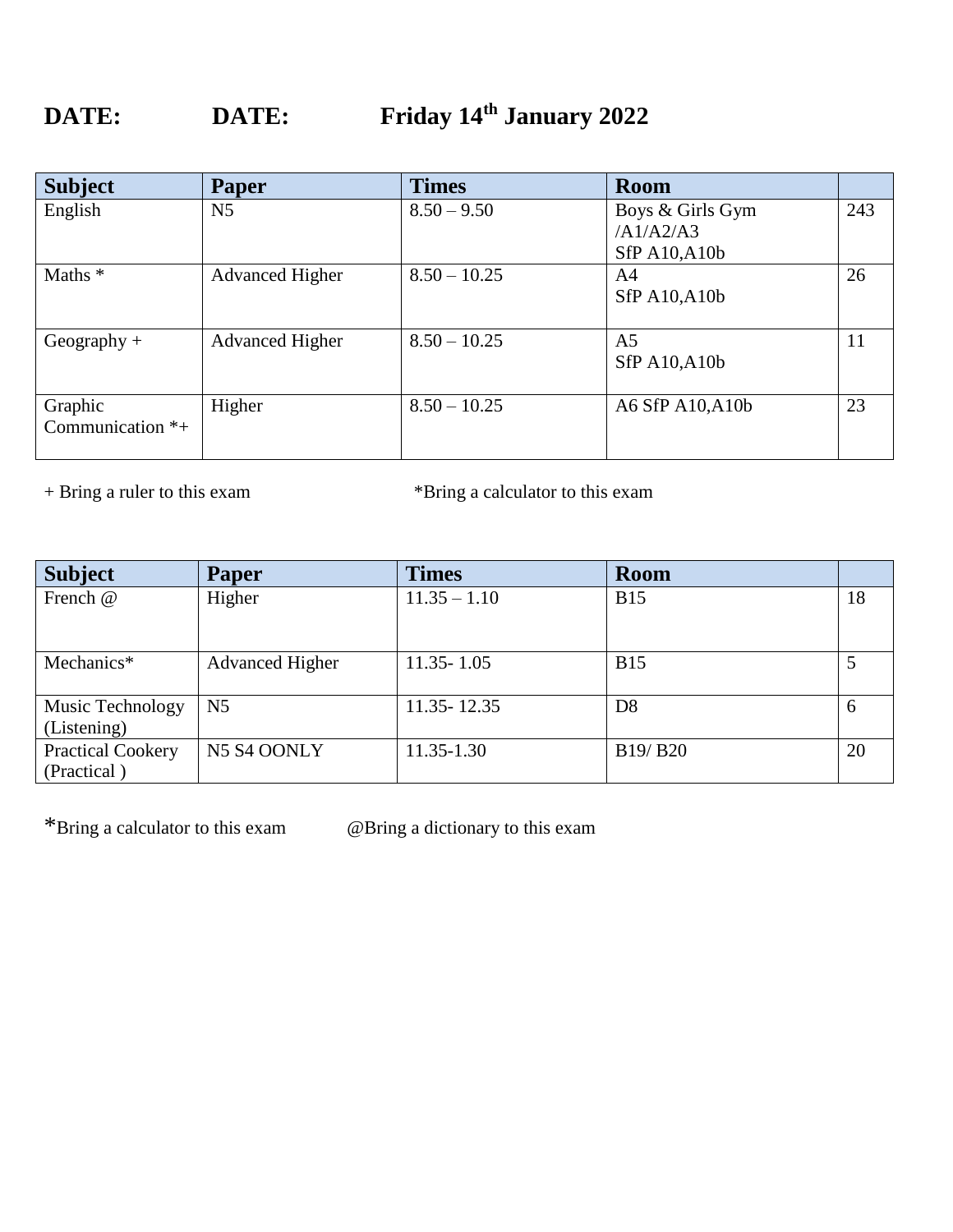# **DATE Monday 17th January 2022**

| <b>Subject</b>                           | <b>Paper</b>           | <b>Times</b>   | <b>Room</b>                       |    |
|------------------------------------------|------------------------|----------------|-----------------------------------|----|
| Human Biology *+                         | Higher (Paper 1)       | $8.50 - 10.25$ | Girls Gym<br><b>SfP A10, A10b</b> | 33 |
| Chemistry $* +$                          | $N5$ (S4 ONLY)         | $8.50 - 10.25$ | Boys Gym<br><b>SfP A10, A10b</b>  | 94 |
| Physics $*$ +                            | <b>Advanced Higher</b> | $8.50 - 10.25$ | Girls Gym<br><b>SfP A10, A10b</b> | 20 |
| Administration and<br>(assignment)<br>IT | Higher                 | $8.50 - 10.25$ | $D15$ and $D11$                   | 37 |

\* Bring a calculator to this exam +Bring a ruler to this exam

| <b>Subject</b>        | <b>Paper</b>     | Times           | <b>Room</b>                      |    |
|-----------------------|------------------|-----------------|----------------------------------|----|
| Biology $* +$         | Higher (Paper 1) | $11.35 - 1.10$  | Boys Gym<br><b>SfP A10, A10b</b> | 50 |
| Practical<br>Woodwork | N <sub>5</sub>   | $11.35 - 12.35$ | Boys Gym<br><b>SfP A10, A10b</b> | 43 |

\* Bring a calculator to this exam +Bring a ruler to this exam

### **LUNCH 1.10 - 1.50**

| <b>Subject</b>  | <b>Paper</b>           | <b>Times</b>  | <b>Room</b>          |    |
|-----------------|------------------------|---------------|----------------------|----|
| <b>History</b>  | N <sub>5</sub>         | $1.55 - 3.30$ | Boys Gym             | 52 |
|                 |                        |               | <b>SfP A10, A10b</b> |    |
| English         | <b>Advanced Higher</b> | $1.55 - 3.30$ | Boys Gym             | 15 |
|                 |                        |               | SfP A10, A10b Hall   |    |
|                 |                        |               |                      |    |
| Engineering     | N <sub>5</sub>         | $1.55 - 3.30$ | Girls Gym            | 23 |
| Science $* + x$ |                        |               | <b>SfP A10, A10b</b> |    |
|                 |                        |               |                      |    |
| Practical       | N <sub>5</sub>         | $1.55 - 2.55$ | Girls Gym            | 16 |
| Metalwork       |                        |               | <b>SfP A10, A10b</b> |    |
|                 |                        |               |                      |    |

+Bring a ruler to this exam \*Bring a calculator to this exam x Bring a data booklet to this exam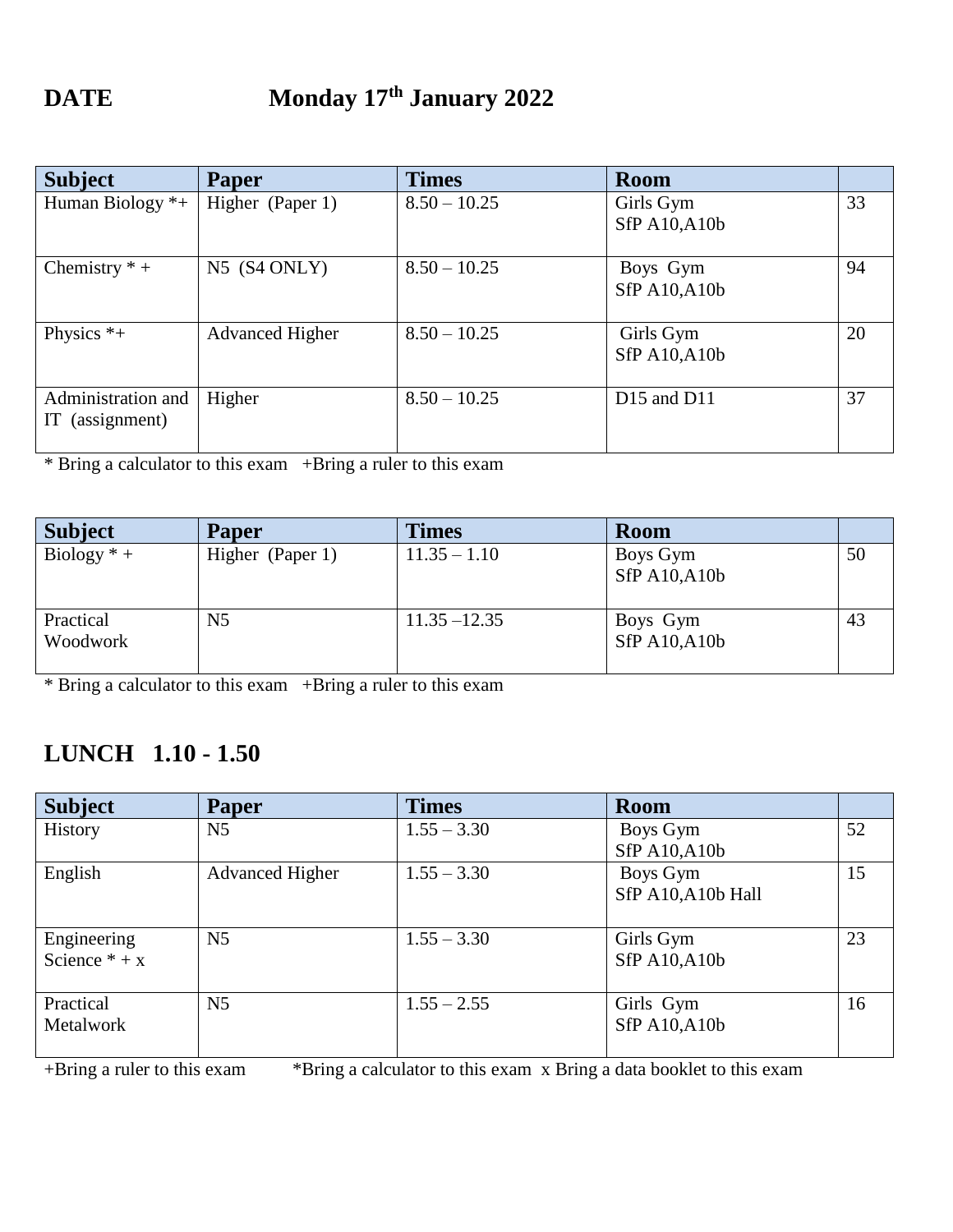## **DATE: Tuesday 18 January 2022**

| <b>Subject</b>        | <b>Paper</b>           | <b>Times</b>   | <b>Room</b>   |  |
|-----------------------|------------------------|----------------|---------------|--|
| <b>Modern Studies</b> | Higher                 | $8.50 - 10.25$ | Girls Gym     |  |
|                       |                        |                | SfP A10, A10b |  |
| Spanish @             | <b>Advanced Higher</b> | $8.50 - 10.25$ | Girls Gym     |  |
|                       |                        |                | SfP A10, A10b |  |

@Bring a dictionary to this exam

| <b>Subject</b> | Paper          | <b>Times</b>   | <b>Room</b>                              |     |
|----------------|----------------|----------------|------------------------------------------|-----|
| Physics $+$ *  | Higher         | $11.35 - 1.10$ | Girls Gym<br><b>SfP A10, A10b</b>        | 61  |
| $Geography +$  | N <sub>5</sub> | $11.35 - 1.10$ | Boys & Girls Gym<br><b>SfP A10, A10b</b> | 115 |

+Bring a ruler to this exam \*Bring a calculator to this exam

#### **LUNCH 1.10 – 1.50**

| <b>Subject</b>           | <b>Paper</b>   | <b>Times</b>  | <b>Room</b>          |    |
|--------------------------|----------------|---------------|----------------------|----|
| <b>Computing Science</b> | N <sub>5</sub> | $1.55 - 3.30$ | Girls Gym            | 20 |
| $* +$                    |                |               | <b>SfP A10, A10b</b> |    |
| Music Technology         | Higher         | $1.55 - 3.30$ | D <sub>8</sub>       | 20 |
|                          |                |               |                      |    |
| Fashion and              | N <sub>5</sub> | $1.55 - 3.30$ | Girls Gym            |    |
| Textiles (written        |                |               | <b>SfP A10, A10b</b> |    |
| paper)                   |                |               |                      |    |
|                          |                |               |                      |    |
| P.E.                     | Higher         | $1.55 - 3.30$ | Boys Gym             | 72 |
|                          |                |               | <b>SfP A10, A10b</b> |    |

\*Bring a calculator to this exam +Bring a ruler to this exam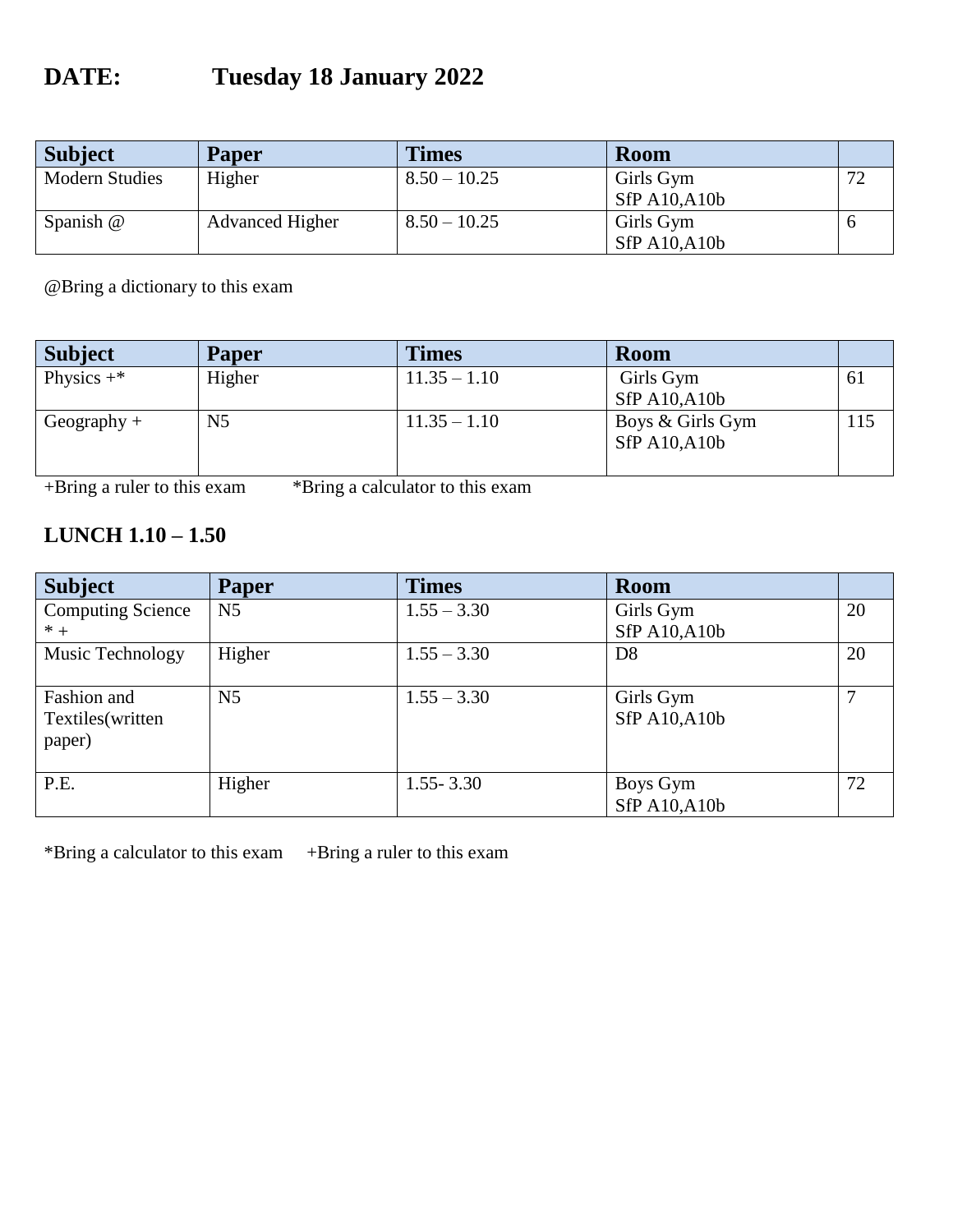# **DATE: Wednesday 19th January 2022**

| <b>Subject</b>                  | Paper          | <b>Times</b>   | <b>Room</b>                      |    |
|---------------------------------|----------------|----------------|----------------------------------|----|
| <b>Business</b><br>Management * | N <sub>5</sub> | $8.50 - 10.25$ | Girls Gym<br>SfP A10, A10b Hall  | 72 |
| Drama (written)                 | Higher         | $8.50 - 10.25$ | Boys Gym<br><b>SfP A10, A10b</b> | 11 |
| Chemistry + $*$                 | Higher         | $8.50 - 10.25$ | Boys Gym<br><b>SfP A10, A10b</b> | 57 |

\* Bring a calculator to this exam +Bring a ruler to this exam

| <b>Subject</b> | <b>Paper</b>   | <b>Times</b>   | <b>Room</b>                      |    |
|----------------|----------------|----------------|----------------------------------|----|
| Art            | Higher         | $12.00 - 1.10$ | Boys Gym<br><b>SfP A10, A10b</b> | 30 |
| Care           | N <sub>5</sub> | $12.00 - 1.10$ | Boys Gym<br><b>SfP A10, A10b</b> |    |
| Art            | N <sub>5</sub> | $12.00 - 1.00$ | Boys Gym<br><b>SfP A10, A10b</b> | 28 |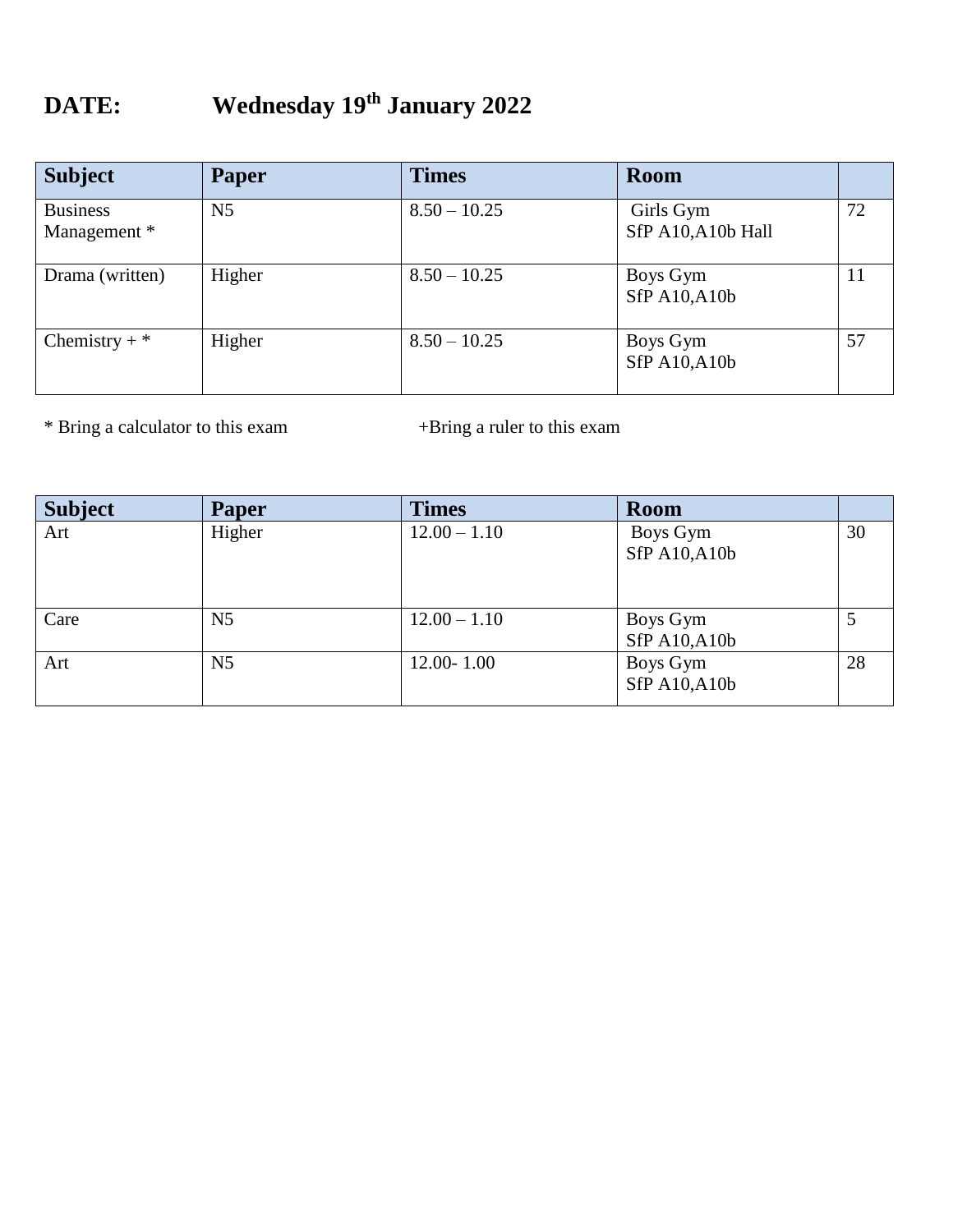# **DATE: Thursday 20th January 2022**

| <b>Subject</b>                                   | Paper          | <b>Times</b>   | <b>Room</b>                       |                |
|--------------------------------------------------|----------------|----------------|-----------------------------------|----------------|
| Spanish@                                         | Higher         | $8.50 - 10.25$ | Girls Gym<br><b>SfP A10, A10b</b> | 24             |
| Politics                                         | Higher         | $8.50 - 10.25$ | Girls Gym<br><b>SfP A10, A10b</b> | 15             |
| Computing<br>Science $*$ +                       | Higher         | $8.50 - 10.25$ | Girls Gym<br><b>SfP A10, A10b</b> | 20             |
| Health and Food<br>Technology<br>(written paper) | Higher         | $8.50 - 10.25$ | Girls Gym<br><b>SfP A10, A10b</b> | 9              |
| Health and Food<br>Technology<br>(written paper) | N <sub>5</sub> | $8.50 - 10.25$ | Girls Gym<br><b>SfP A10, A10b</b> | $\overline{2}$ |

\* Bring a calculator to this exam @Bring a Spanish dictionary to this exam +Bring ruler to this exam

| Subject | Paper                                 | Times          | Room                             |    |
|---------|---------------------------------------|----------------|----------------------------------|----|
| Maths * | N5 (S5/6 ONLY)                        | $11.35 - 1.10$ | Boys Gym<br><b>SfP A10, A10b</b> | 67 |
| Music   | <b>Advanced Higher</b><br>(practical) | $1.45 - 3.30$  | D7                               | 10 |

\*Bring a calculator to this exam

**LUNCH 1.10 – 1.50** 

| <b>Subject</b> | 'aper | <b>TTT</b><br><b>Times</b> | <b>Koom</b>                                      |  |
|----------------|-------|----------------------------|--------------------------------------------------|--|
| Dance          | . .   | 2.20<br>$1.50 - 7$<br>3.3U | <b>ssembly Hall</b><br>—<br>$\sim$ $\sim$ $\sim$ |  |